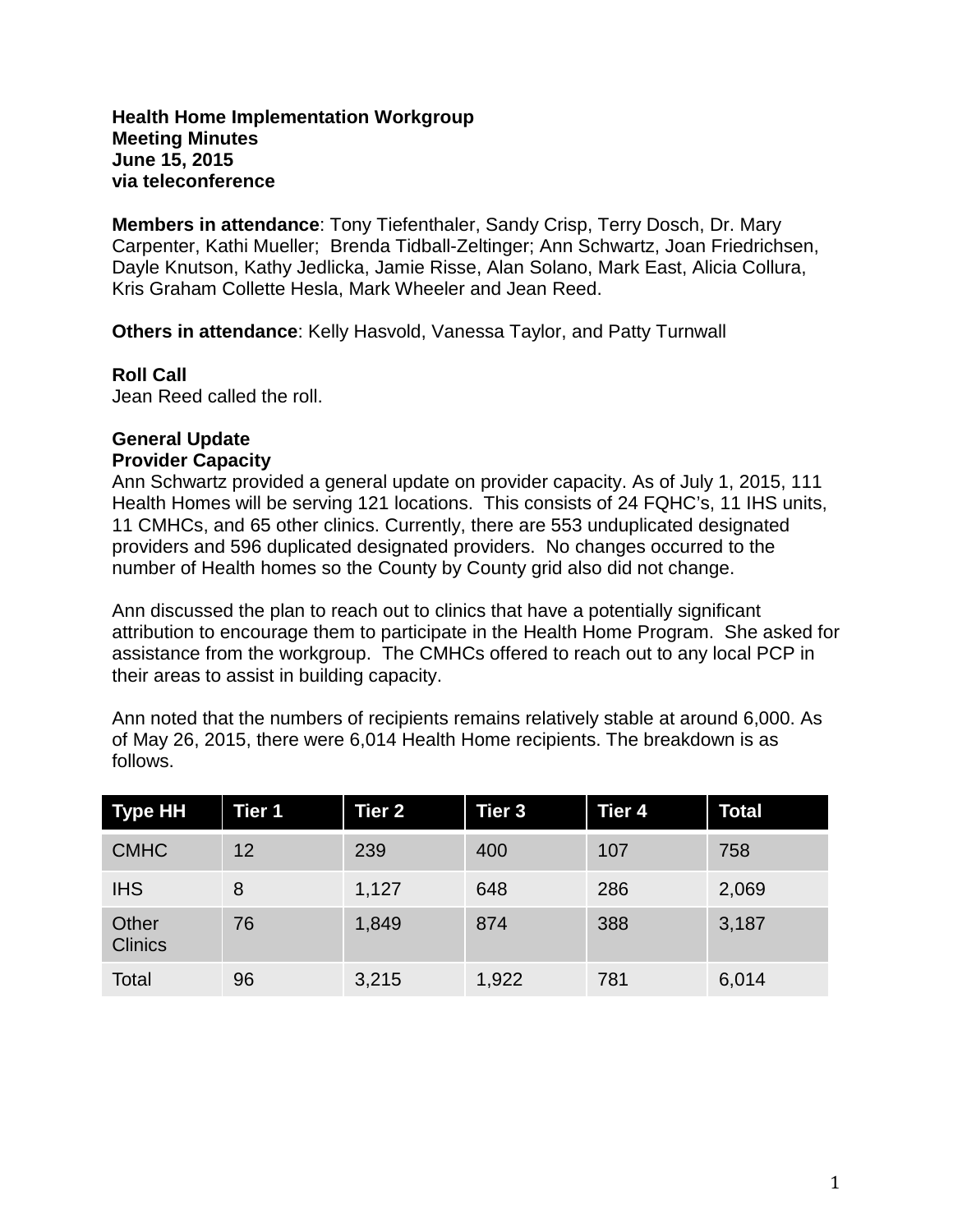

# **Trends in Recipient Participation by Type are as follows**

# **Recipient Eligibility**

Ann reminded the group that people eligible for Health Homes fall into two groups. The first group is Tier 1 which accounts for over half of those eligible. Tier 1 recipients are not automatically enrolled in the program because they are not the high cost/high need people the program is focused on, but per federal requirements must have the ability to opt-in.

The second group is Tier 2-4 recipients. These recipients are automatically enrolled in the program and includes that high cost/high need population that will realize the most benefits from the program.

Eligibility Stats are as follows:

May  $2015 - 6.014$  participating

- Tier 1: 15,603 eligible. Tier 1 not priority high cost/high need claimants.
	- 96 participating
- Tiers 2-4 high cost/high need target population
	- 12,108 eligible.
		- 5,918 actively enrolled
		- 260 recipients will become eligible for the first time effective July 1, 2015.
		- 2,140 individuals have opted out because there is no PCP Health Home in the area or their provider was not a Health Home.
		- Additional recipients have opted-out for other reasons.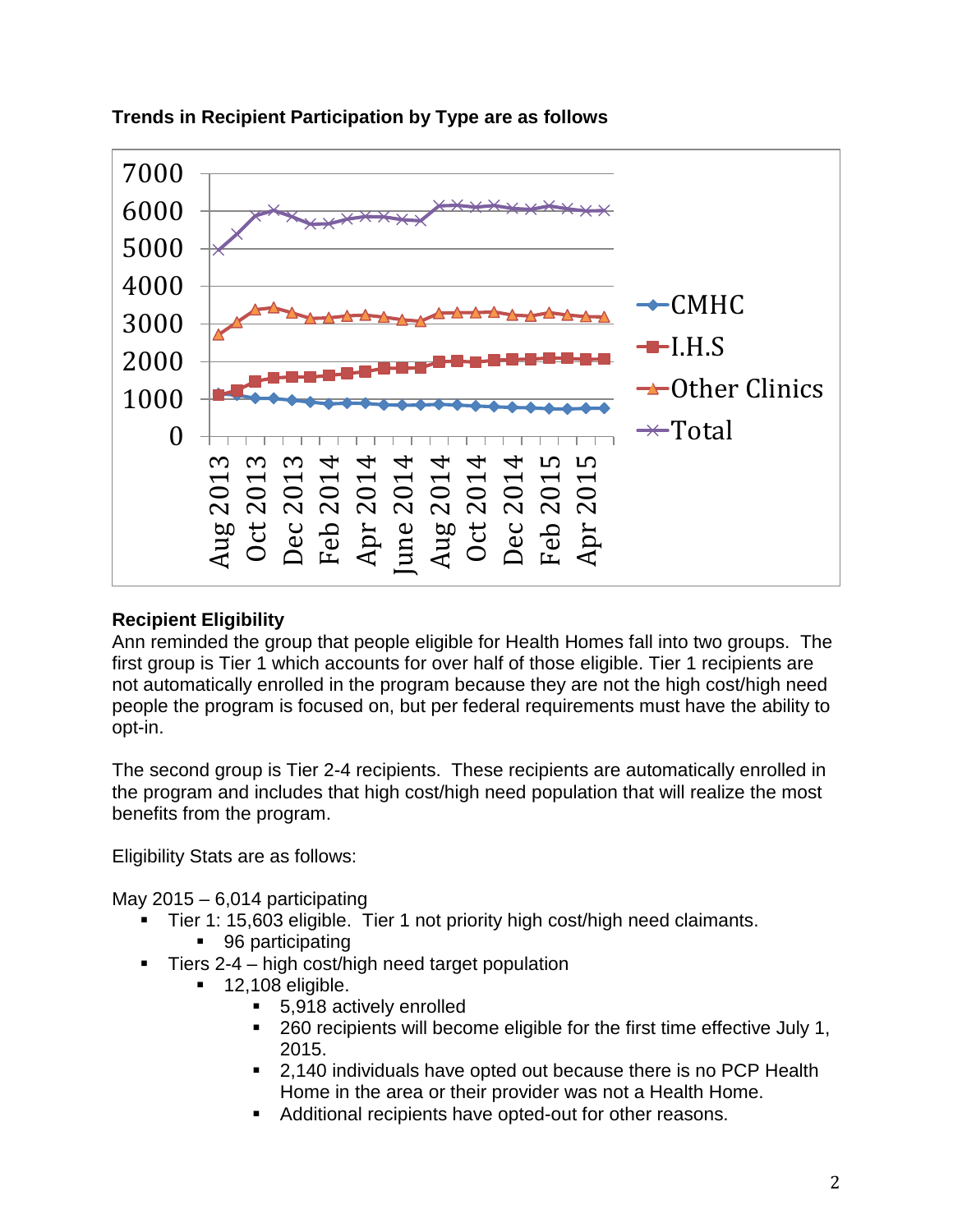- 75-80% of the highest cost/highest need recipients who have a Health Home in their area are participating in the program.
- Increasing the number of PCP Health Homes would increase provider capacity in year three of the program and thus increase the number of enrolled recipients: The following counties are priority areas for outreach Yankton, Beadle, Davison, Pennington, Brown, Roberts, Custer, Fall River, Butte, Lawrence, Lake and Meade.
- $\blacksquare$  Priority is to expand capacity for those with Tier 2-4 eligibility.

### **Health Home Trainings**

Ann indicated that via a partnership with SDSMA and DOH, Motivational Interviewing two-part training was provided on April 17, 2015 and May 21, 2015. Recordings are available at <http://dss.sd.gov/healthhome/training.aspx>

Ann shared information about the Health Home Regional Sharing Meetings for Care Coordinators. She indicated meetings will be held in Sioux Falls, Watertown, Pierre and Rapid City in the fall 2015. Each meeting will run from 9:30 to 3:30. The care coordinators were sent a survey to help identify the topics to be addressed in each session.

### **Patient Engagement**

Kathi indicated that 78.23% of recipients enrolled in the program received a core service during the January – March 2015 quarter. This was a slight increase from the 78.17% of the previous quarter.

On behalf of Sanford, Vanessa Taylor shared a success story about one of their care coordinators who worked for 18 months on relationship building to find success with a particular recipient.

Terry Dosch indicated that the CMHCs, felt like the biggest success was the degree to which the program required providers to integrate their work. The communication between coordinators is a definite improvement to care delivery.

#### **Outcome Measures**

#### **Request for Proposal**

Ann indicated that DSS has awarded the Performance Measure Analysis RFP to Health Management Associates. The analysis will measure the health outcome and financial impacts of the Health Home program. Ann indicated that Baseline claims data and performance periods have been provided to the vendor. She also indicated that the same data layout will be used for reporting outcomes data for 01.01.2015-06.30.2015 and that DSS will communicate the method for submitting data to the new vendor.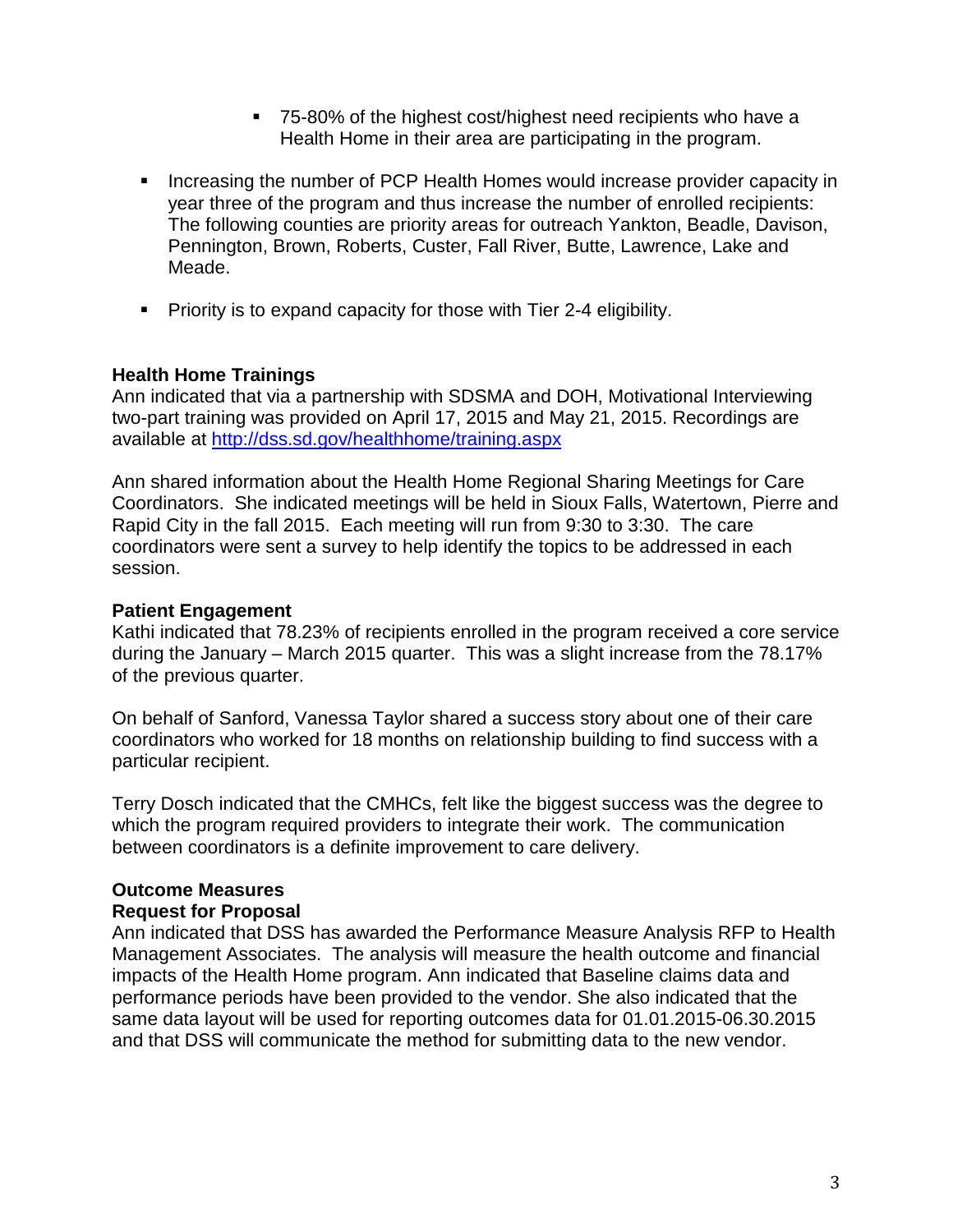# **Outcome Measures**

Ann updated the Workgroup on the progress of the Quality Subgroup. It was indicated that the Quality Subgroup had invested significant time and effort into revising the Health Home measures. The Subgroup defined a standard format and members are helping compile the documentation for each measure which will serve as a guide for data submission.

Ann also indicated that the new format was distributed on 05.29.2015. The website at <http://dss.sd.gov/healthhome/outcomemeasures.aspx> was updated as well. The old format will remain on the page until the 01.01.2015-6.30.2015 reporting period is complete. The new file layout will be implemented on July 1, 2015 for the reporting period of 07.01.2015-12.31.2015. Training will be provided when it comes time to report.

# **Other Updates**

# **Cost Reports**

Brenda Tidball-Zeltinger updated the Workgroup on the progress of the Cost Report Subgroup. She indicated that significant progress has been made in development and submission of updated cost data from the subgroup. The group agreed on the data elements to be reported and then submitted them in phases to help isolate challenges as the data was submitted.

She indicated that general observations of the original information appear to indicate that in the aggregate the payments are correct, but realignment is needed particularly between Tiers 2-3 and Tier 4. Final analysis is anticipated in late June/early July. She thanked the Subgroup for their hard work and indicated that there may be a call of the Implementation Workgroup to discuss the results before the next regularly scheduled meeting in September.

# **Health Information Exchange**

Ann indicated that the response to the survey indicated interest in leveraging the HIE for event notification of ER or inpatient stays to avoid the existing manual process and for the necessary follow-up.

She also indicated DSS and DOH are working together to broaden the pool of users beyond Health Homes for event notification to help lower the costs. There is a potential of including payers in this pool. A further update will be provided at the September meeting.

#### **Payment Recoupment and Retrospective Payment Update**

Ann indicated that all of the recoupments for the time period of 07.01.2014-12.31.2014 payments have been received.

She also indicated that DSS moved to retrospective payment system effective January 1, 2015. The first retrospective process was completed and payments made. Ann indicated that there were two outstanding items to be modified. Those include the